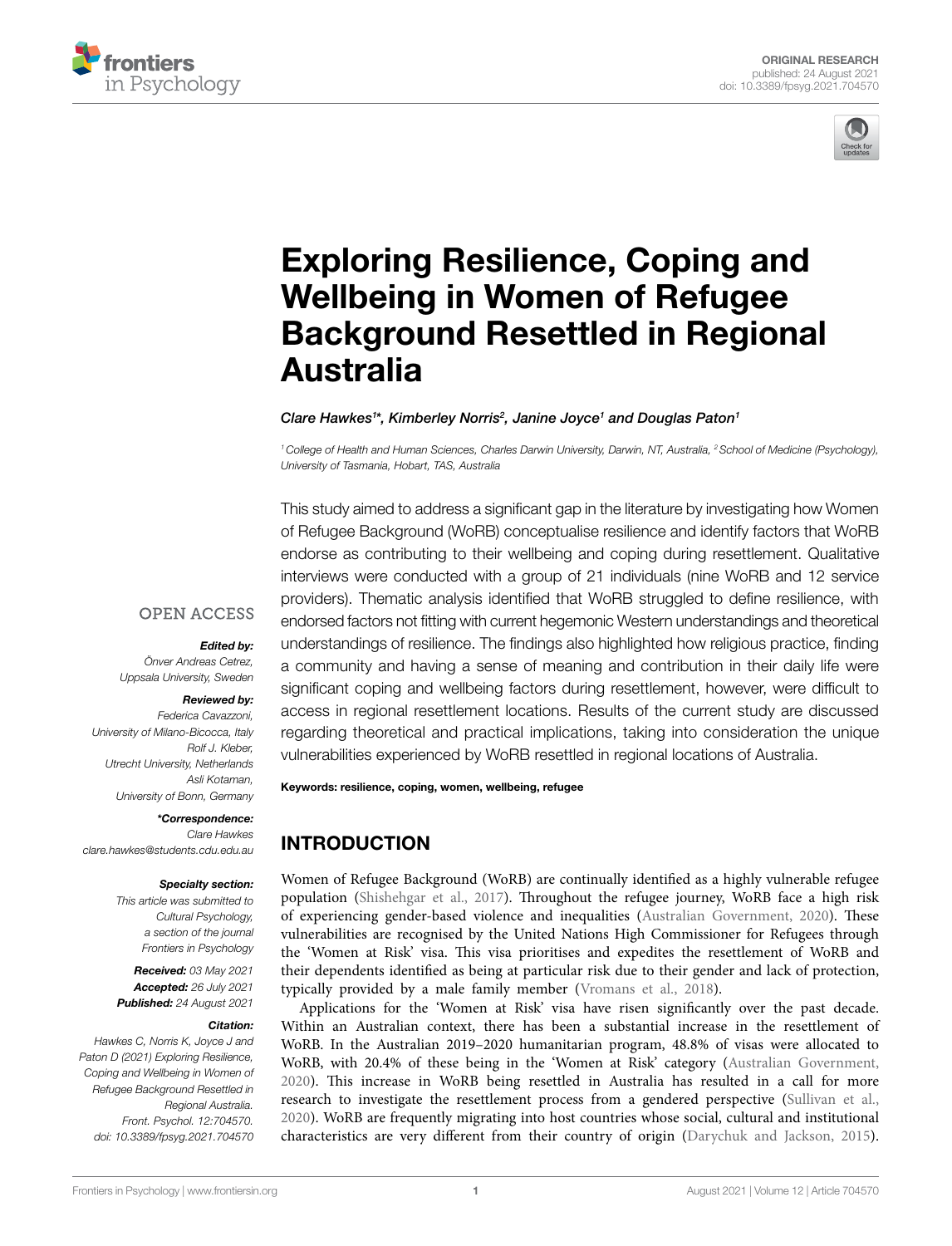This means that WoRB face a multitude of issues affecting their quality of life. This includes a history of persecution and trauma in their country of origin, a migration process that disproportionally exposes them to gender-based violence and inequalities, and arrival in countries generally ill-prepared to manage the consequent and complex mental issues and facilitate adaption in an alien culture. Research investigating factors contributing to the mental health and wellbeing of WoRB from a gendered perspective during resettlement are urgently needed to inform policy and practice in ways that can culminate in the development of meaningful, proactive approaches to facilitating adaptation and wellbeing in WoRB [\(Sullivan](#page-9-2)  [et al., 2020](#page-9-2)).

The majority of research focusing on WoRB mental health needs has been conducted through a psychopathology lens, focusing on diagnosable mental health conditions, symptomology, stressors and their determinates which increase the likelihood of WoRB experiencing mental distress during resettlement ([Sullivan et al., 2020](#page-9-2)). This research has provided a greater understanding of the sequelae associated with mental distress experienced by WoRB resettled in Australia, including pre-migration traumatic experiences, the chronic instability and uncertainty during migration, as well as the multitude of postmigration resettlement stressors, which can adversely impact WoRB mental health [\(Sullivan et al., 2020\)](#page-9-2). However, it has resulted in limited research focusing on factors associated with positive adaptation, coping and wellbeing in WoRB during resettlement ([Schweitzer et al., 2007;](#page-8-2) [Sherwood and Liebling-](#page-8-3)[Kalifani, 2012](#page-8-3); [Sullivan et al., 2020](#page-9-2)).

Gaining a deeper understanding of wellbeing and positive adaptation in WoRB has been deemed an important area of future enquiry as it not only holds the potential to depathologise the mental health narratives of WoRB during resettlement ([Lenette et al., 2013](#page-8-4); [Sullivan et al., 2020](#page-9-2)) but also offers insights into the factors that facilitate positive and sustainable resettlement experiences. One concept which is gaining more attention within research focusing on refugee populations, which aligns more closely with the concept of positive mental health, is the construct of resilience [\(Li et al., 2013;](#page-8-5) [Beiser, 2014](#page-8-6); [Siriwardhana et al., 2014\)](#page-9-3).

Resilience is a term that is associated with ongoing debate within psychological literature surrounding its definition and generalisability to cross-cultural populations [\(Denckla et al.,](#page-8-7)  [2020\)](#page-8-7). While there is no consensus surrounding how to define, or measure, resilience, it is becoming more widely acknowledged that resilience is a complex and dynamic process, which spans multiple levels of functioning and is associated with the interaction between multiple systems, across the individual and community level ([Denckla et al., 2020\)](#page-8-7). Gaining a deeper understanding of the complex process which is resilience has been identified as being imperative to assist with developing a greater knowledge around protective processes, particularly for vulnerable populations ([Sleijpen et al., 2017](#page-9-4)), including WoRB.

A recent review ([Hawkes et al., 2020](#page-8-8)) identified and synthesised research focusing on resilience in WoRB. The factors which have been endorsed by WoRB as contributing to their resilience included as: religion and connection to culture, as well as

their children, family connection and social support. WoRB also indicated that their culture of origin was a key factor in explaining why their children and family were so pivotal in their resilience, in which strong links to family and the sense of pride they derived from raising their children stemmed from their culture of origin and traditional values [\(Hawkes](#page-8-8)  [et al., 2020\)](#page-8-8). In addition to identifying factors endorsed by WoRB as contributing to their resilience, the review aimed to identify the theoretical frameworks used within research investigating resilience in WoRB. The review identified 14 different theoretical frameworks; however, none of the applied theoretical frameworks adequately accounted for the majority of factors endorsed by WoRB. Overall, the review highlighted that greater consideration is needed when utilising a resilience framework developed for Western-based populations in research involving refugee populations. This is because the application of hegemonic Western-centric conceptualisations of resilience (as a construct) and associated theoretical frameworks increases the likelihood that research findings will not reflect the realities of WoRB [\(Lenette, 2011\)](#page-8-9). Within this, the application of some theoretical frameworks associated with resilience does not acknowledge the diverse socio-cultural (e.g., collectivistic vs. individualistic cultural orientations) and socio-political (e.g., ethnic repression and persecution) contextual factors, derived from heritage country and migration factors and experiences, which influence people's wellbeing and resilience outcomes ([Ni](#page-8-10)  [et al., 2014\)](#page-8-10). Therefore, research attempting to understand resilience and wellbeing in WoRB needs to take a more culturally grounded approach, with WoRB having the opportunity to define their own concepts of what constitutes resilience and wellbeing, and identify factors that contribute to it [\(Hawkes](#page-8-8)  [et al., 2020\)](#page-8-8). Overall, it is imperative that research not only investigates 'what' factors are associated with greater coping and resilience, but 'how' these factors help refugee women adapt [\(Shishehgar et al., 2017](#page-9-0)), through methodologies that prioritise the experience of WoRB in a way which enhances their capacity to meaningfully contribute and shape academic discourse (Pearce et al., 2017).

Therefore, the current study aimed to explore the concept of, and factors contributing to, resilience, wellbeing and coping in WoRB resettled in a regional location of Australia. In doing so, this work holds the potential to inform future policy and practices that can more realistically seek to increase the likelihood of positive adaption and enhanced and sustained wellbeing in WoRB during resettlement and beyond. The two main questions explored in the current study are as: (1) how do WoRB define and understand resilience? and (2) what factors contribute to the wellbeing and coping of WoRB resettled in regional Australia?

# MATERIALS AND METHODS

#### Ethical Consideration

Research in Western resettlement countries involving refugee populations poses several ethical challenges [\(Clark-Kazak, 2017](#page-8-12)). Informed consent is a challenge in research involving refugee populations due to individuals of refugee backgrounds often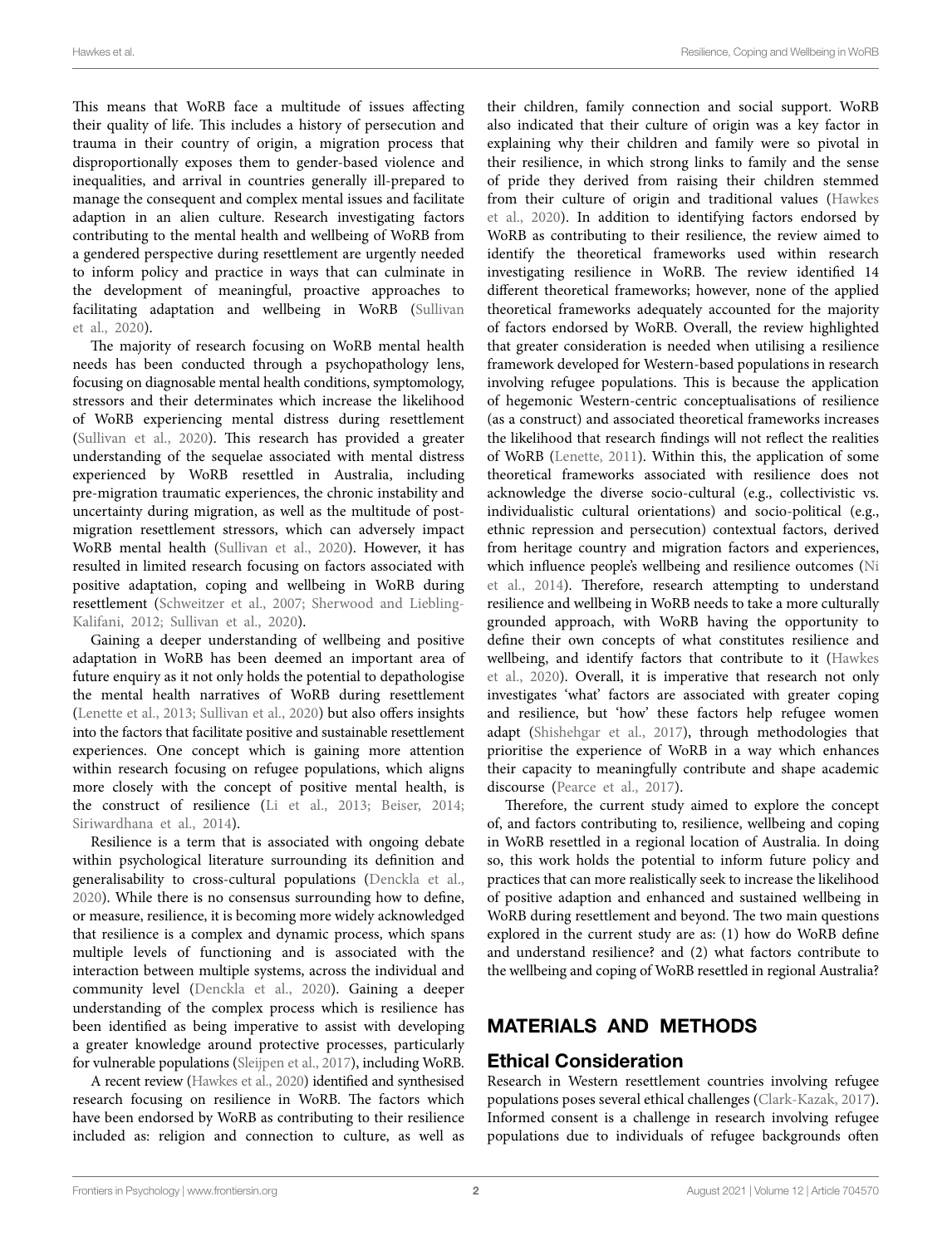having limited English fluency and comprehension. Further, refugee populations may often have varying levels of literacy in their first language, which can impact obtaining written informed consent [\(Block et al., 2013](#page-8-13); [Clark-Kazak, 2017\)](#page-8-12). Due to limited English fluency and comprehension, research involving individuals from a refugee background may use interpreters. Using interpreters come with its only limitations, including the researcher's ability to uphold confidentiality, as other individuals (i.e., interpreters) have been involved in the data collection process [\(Clark-Kazak, 2017](#page-8-12)), the current study addresses any concerns surrounding confidentiality and using interpreters by conducting the interview in English.

Ethical challenges in the current study were also minimised by the selection criterion: being able to speak English at a level where the interview could be conducted in English and providing the participants the opportunity to give either written consent, oral consent or both (with seven out of the nine WoRB opting to provide oral consent to participate in the study). The application of these selection criteria aimed to increase the likelihood that the WoRB participating understood the purposes of the study, the associated risks and benefits, and thus allowing them to provide informed consent. Ethics approval for the current study was obtained through the Tasmanian Social Sciences Human Research Ethics Network (H0017941; H20021) and Human Research Ethics Committee at Charles Darwin University (H19003; H19087).

#### **Design**

The current study used a qualitative methodological framework consisting of individual semi-structured interviews guided by a set of open-ended questions (**[Table 1](#page-2-0)**). All participants were provided the opportunity to review the questions before starting the interview.

As discussed below in the results section, 'resilience' was a term that many WoRB participating in the current study struggled to define or understand. Due to this, time was spent exploring similar terms which could be used as a substitute before the interview starting. All participants identified the terms 'coping' and 'wellbeing' as terms that they understood. As such, these terms were substituted for the term 'resilience' for WoRB who identified that they did not know what the term 'resilience' meant.

#### Sampling and Recruitment

The current study used purposive sampling techniques in the initial stages, with subsequent participants identified *via* snowball sampling techniques. Participants were consciously selected

<span id="page-2-0"></span>

| <b>TABLE 1</b>   Initial open-ended quiding questions.        |  |
|---------------------------------------------------------------|--|
| What does the term 'resilience' mean to you?*                 |  |
| How do you see/understand resilience in WoRB in Tasmania?     |  |
| What factors do you believe contribute to resilience in WoRB? |  |
| What factors help them cope during resettlement?              |  |
| *=asked to only WoRB.                                         |  |

based on their capacity to contribute to the goals of the research and included both individuals who identified as WoRB, as well as volunteers and service providers who provide support to WoRB. Service providers and volunteers were invited to participate as they play a key role in supporting WoRB during the initial stages of resettlement and influence factors associated with psychological wellbeing [\(Sabouni, 2019](#page-8-14)). Service providers and volunteers could identify as male or female to participate.

All participants needed to be over the age of 18 and speak a level of conversational English to participate in the research. The location and time of the interview were determined before the interview *via* telephone. Interviews were conducted in services, participant homes and private study rooms at public libraries. WoRB who agreed to participate in the study were offered a \$20 gift voucher as compensation for their time. All interviews were conducted between May 2019 and August 2020.

Data collection was paused between February 2020 and June 2020 due to the COVID-19 pandemic. Data collection was re-commenced in July 2020 following ethics approval. At the time of recommencement, Tasmania had not had a community-acquired case of COVID-19 for 40days, and borders were closed to other states and territories in Australia, with hotel quarantine being mandatory for entering the state.

#### **Participants**

A total of 21 individuals participated in the interviews (nine WoRB and 12 service providers; four individuals in volunteerbased roles and eight in paid roles). Further, participant demographic information was not collected, and hence not reported. This was to ensure the confidentiality and anonymity of participants and meet ethical requirements. This is due to the research being conducted in a regional location, and the participants having unique characteristics (i.e., being a WoRB or working/volunteering for one of the limited refugee support services), which increases the likelihood that they would be more identifiable to local stakeholders, than members of the general population.

All interviews were conducted by the first author (a female clinical psychologist), face to face, ranging from 45–75min in length and were audio-recorded. Each participant was interviewed once, and individually, resulting in a total of 21 interviews being conducted. No participants were known to the researcher before meeting, and time was spent developing rapport prior to commencing the interview. Audio recordings from interviews were transcribed verbatim and interviewees were provided the opportunity to review the transcript for comment and/ or correction.

# Data Analysis

Data saturation, the point where no new interview themes emerged, determined the final number of interviews required for the study. Data were continuously analysed throughout the data collection period using NVivo 12 software ([Edhlund and](#page-8-15)  [McDougall, 2019](#page-8-15)). An audit trail was kept throughout the research process to aid the researcher in identifying when data saturation was reached. Within the current study, by interview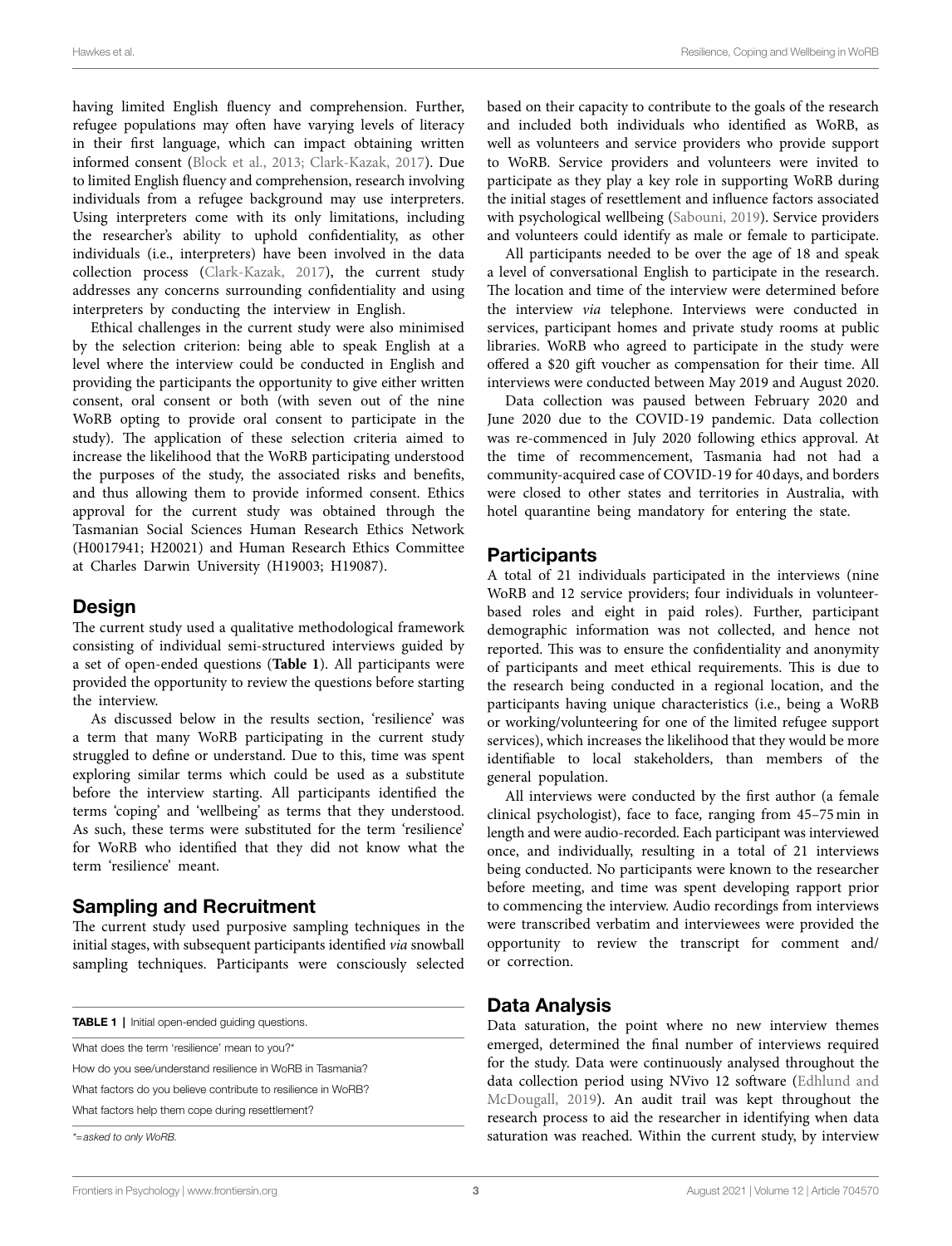17, the audit trail entries illustrated that the list of new themes began to decline, until there were no new themes identified from the 21<sup>st</sup> interview; hence, this was deemed the last interview.

As the current research focused on reporting the experiences and reality of participants, transcripts were analysed utilising [Braun and Clarke's \(2006\)](#page-8-16) six-step thematic analysis framework, utilising inductive thematic description at the semantic level which was further underpinned by an essential/realist approach. NVivo qualitative data analysis software (version 12; [Edhlund](#page-8-15)  [and McDougall, 2019](#page-8-15)) was utilised for data management. Reporting was guided by the Consolidated Criteria for Reporting Qualitative Research [\(Tong et al., 2007\)](#page-9-5).

Within the preliminary research plan, it was anticipated that interviews from WoRB and service providers would need to be analysed and reported separately. However, throughout the iterative analysis process, it became evident that interviews from both WoRB and service providers fitted under the same emerging themes. Therefore, all interviews were analysed and reported together, as has been done in similar research involving service providers and refugee populations (Savic et al., 2013, [2016;](#page-8-18) [Smith et al., 2020\)](#page-9-6).

## RESULTS

Two major overarching themes were identified within the data; proactive strengths-based approaches to dealing with adversity and factors contributing to wellbeing and coping during resettlement.

#### Proactive Strengths-Based Approaches to Dealing With Adversity

Several WoRB expressed that although they heard the term 'resilience' used often, it was a concept that they did not have a clear understanding of

'Resilience – that's a term I hear used all the time but I do not know what it means' – WoRB 3

Other WoRB identified that for them, 'resilience' was an entity that helped them 'cope' and continue to move forward

'Yes I have heard about it, and I think it is something that makes us deal with and cope with' – WoRB 7

'Well, resilience, to me, is to have the strength to keep looking forward, if I were to, like, sum it up' – WoRB 1

'It's almost just like that one foot in front of the other, and looking forward' – WoRB 8

This ability and strength to keep moving forward were highlighted as being within the day-to-day tasks, as WoRB faced daily struggles and challenges during resettlement

'Their capacity to continue to overcome the challenges that they face in their every day – it's in the practical' – Service Provider 1

'They [WoRB] are incredibly resilient because to face this every single day. I do not know many people who actually could face that level of adversity' – Service Provider 10

Resilience, and the capacity to continue moving forward, within the resettlement context was expressed as stemming from their past experiences

'I've encountered things that no basic 20-year-old should have to. You know, like, I made the decision to seek asylum for my own safety with my partner at the age of, maybe, 23, but that was one of the hardest things to do. And then while we were waiting for asylum, which was 1 year, we did not know anything about whether, you know, we were going to be able to stay, or that we were going to be safe – That's resilience' – WoRB 4

'We all come here looking for a better life, and that's where... I guess, for me, that's where that resilience comes from, you know, knowing that, you know, I've come here, I've made it, I'm safe, and that this is my opportunity to make a better life for myself ' – WoRB 6

'I feel like experience contributes a lot. I know that's where I get a lot of my strength from, knowing that, you know, I've been in that situation, and it's so much different now' – WoRB 1

Overall, resilience was a difficult concept to define for many WoRB who participated in the current study to define. For the WoRB who had heard of resilience, it was a concept which encapsulated moving forward and coping. This was highlighted as not being isolated to the 'big events' but rather was something that WoRB pulled upon every day as they faced adversity in everyday basic tasks during resettlement. WoRB also highlighted how their past experiences play a large role in their present-day 'resilience', and how their past experiences of adversity play a pivotal role in moving forward.

#### Factors Contributing to Wellbeing and Coping During Resettlement

The WoRB interviewees expressed several factors which contributed to their wellbeing and coping and resilience during resettlement, falling under three sub-themes: engaging in religious practice, finding a community and sense of meaning and contribution.

#### Engaging in Religious Practice

WoRB emphasised the importance of their religious practice during resettlement, and how engaging in religious practice provided them with meaning, strength and community

'Religion, especially religion. Religion is very important in our family' – WoRB 5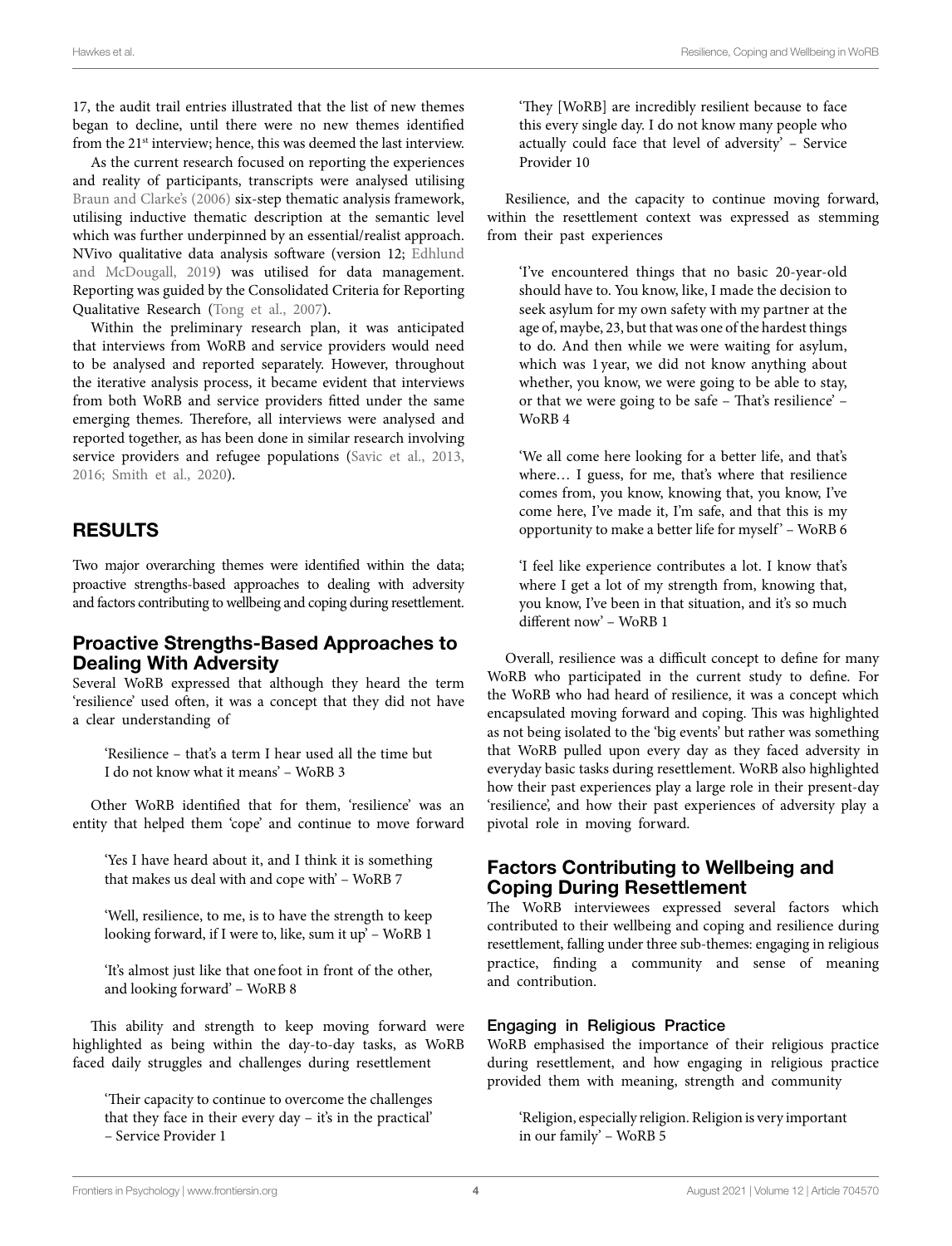'When I am feeling down, I pray' – WoRB 4

'Our people often get together in someone's house, or maybe book a hall, so they are able to get together to celebrate important festivals and religious event and that is also how they are able to get more connected with each other' – WoRB 7

Service providers supporting WoRB during resettlement also emphasised the importance of engaging in religious practices during resettlement, which may not be initially conceptualised as an important coping or resilience factor from a western perspective

'Spirituality, they are fiercely attached to their religious beliefs and I suspect that underpins their resilience' – Service Provider 12

'They turn to the few things that are their strengths, so faith – unbelievably strong and that's something in our western world that's … I'm sure it must be challenging for them because we are all a bit – 'hah, religion!'. It must be really hard because it is a key for survival. So turning to God, whatever that god might be, turning to their scriptures, playing to their strengths' – Service Provider 1

Despite religion being identified as a key factor in coping and wellbeing during resettlement for WoRB, interviewees highlighted that often there was no placed of worship attached to their faith in the regional location which they were resettled

'There is no mosque here, so we have to go to a community centre, so we have time to pray' – WoRB 5

'Saturday, Sunday, no church… it's full stress' – WoRB 2

'We cannot go and practice our religion because there is no mosque' – WoRB 6

The lack of places of worship for some religious denominations in regional resettlement locations was expressed as a gross oversight in government policy, suggesting that there is limited consideration surrounding what factors will assist WoRB cope and achieve wellbeing during regional resettlement

'[Practicing Religion] is what's going to actually give us the wellbeing we need, and give us the opportunity and our children to be able to keep that practise ongoing, which will help us settle – WoRB 1

'It's that acknowledgement and opportunity to regularly practise their cultural experiences or traditions. As a counter to that, in Launceston, for example, we have a small number of Muslim communities. There is no prayer centre in Launceston so they come here and they are allocated to Launceston and there is nowhere they can go to pray and there are no faith leaders' – Service Provider 1

#### Finding a Community

The WoRB and service providers emphasised that finding a community as imperative for WoRB is ongoing wellbeing during resettlement.

'To have a community, sense of community, anyway, because you leave that behind' – WoRB 1

'Everyone here is my community… it does not matter where they come from. They are my community…I am happy here in my country… I decide yes, I stay here'  $-$  WoRB 2.

'Building linkages with either their own ethnic group, or with a wider community. So, some sort of collective support' – Service Provider 12

'I think it's important they find a community: whether it's, you know, their ethnic community, or a new Australian community, like a neighbourhood group, or an interest group. I just think they need to find others who can provide them with support and encouragement'- Service Provider 5

For many WoRB, this sense of community stemmed from a connection with a community from their country of origin. Ongoing connection with a community from their country of origin provided the WoRB with connection to their culture and language of origin

'It makes me so happy like for example, the first time we were in hospital, when I hear <language of country of origin>, I was like what? you are from <country of origin>, I was so happy, here are my people, I have people, because we do not have enough English to say the truths… but when people can understand your language it can make you happy' – WoRB 2

'We were kinda an early family, it got easier once more people started to be resettled from the background that we come from, and so then we could share each other's issues with each other and get help if needed' – WoRB 6

'Now we have much more people who are from our background and who can speak our language, so we often gather up and do lots of activities, like social events and different festivals and getting together. This helps us feel really connected with each other' – WoRB 9

Despite identifying that having a connection with individuals from the same community of origin is important for wellbeing and coping during resettlement, WoRB expressed that this is often difficult due to a lack of critical mass, particularly if individuals of refugee background leave regional areas due to lack of support and limited job prospects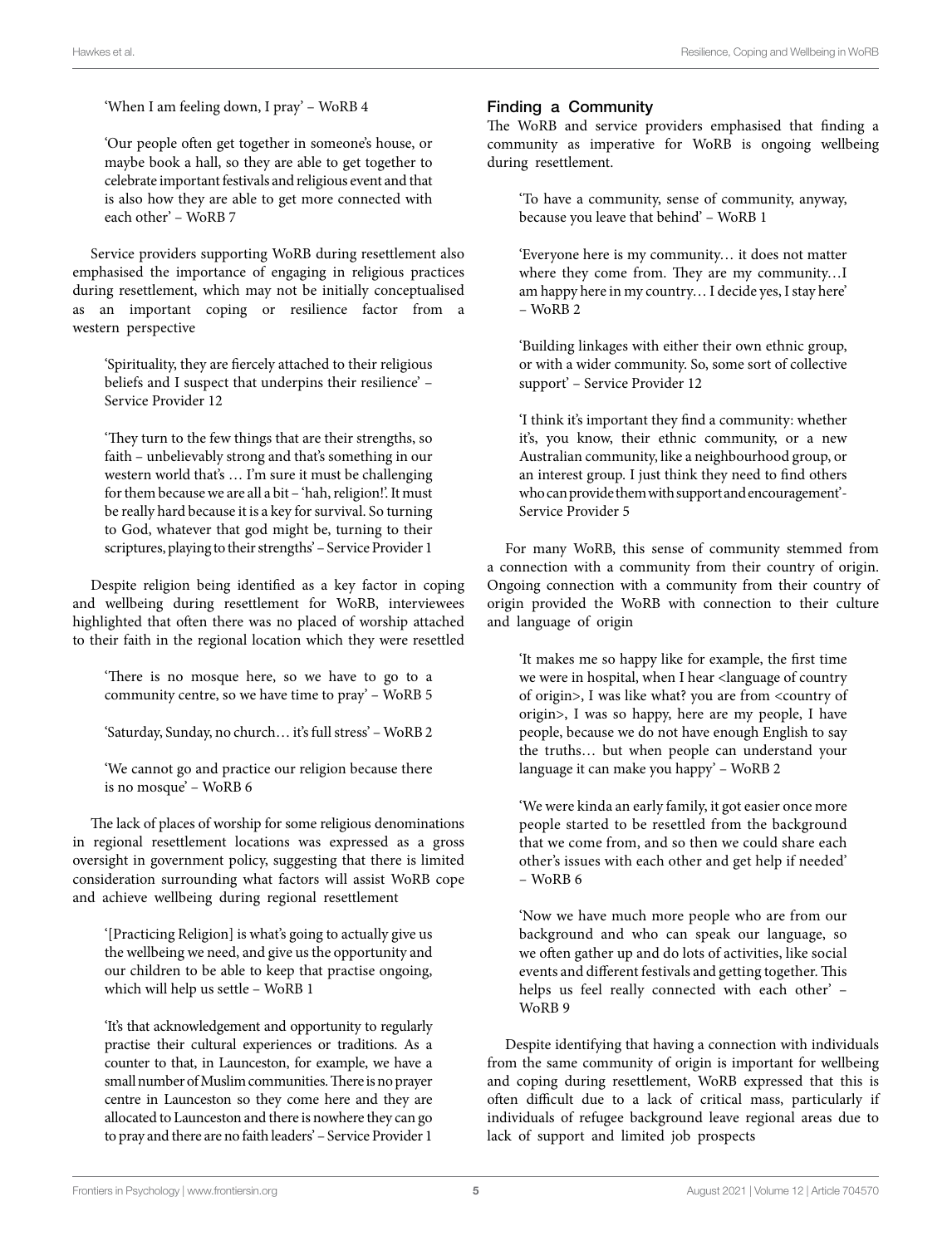'When we came, we came with just 4 families, without any other people from [identified country of origin] but two families have gone, and one family last year have gone, and we are still here' – WoRB 5

'I think particularly in Tasmania, like community – small community groups is really hard. We see a lot of people transferring interstate recently actually. There has been a big pull to the big city, more work, bigger community means, um, bigger support networks. So the support networks in Hobart are limited' – Service Provider 4

'And the lack of numbers sometimes at the end of the day and a lot of people are moving interstate because there's a lot more flattering options for employment and housing, whatever the draw card might be. They might have been here for 2months, maybe here for 20 years and they are packing up because the mainland's offering better options – Service Provider 12.

The lack of critical mass meant that many WoRB found a new community and support *via* connecting with their host community, with some WoRB choosing to engage with the host community for support due to experiencing ostracism from their own community of origin during resettlement.

'I used to think that it was important that people got together with people from their community they could support each other. And it did not take long for me to realise that many individuals actually do not want to be part of their ethnic community here in Australia for lots of reasons. But, at the time, you know, I remember being a bit naïve about that' – Service Provider 2

'I made the assumption that she had adequate social supports because there we had a nice sort of, a number of other families from [her country of origin], but then down the track I realised that she was actually vilified or ostracised a bit by the other women because she'd been a widow, and alone with children, so I sort of asked her, I said, "Do you want me to find supports from Australian women?" and she was almost like, she looked at me like, "Ah, finally, yes that is what I want"' – Service Provider 12

This connection with the host community was identified as initially stemming from the support of a volunteer, who not only provided practical support during the initial resettlement stages but often were a key source of connection and social support

'The volunteers were very helpful. When we first came to Australia, we do not have a car, and we did not know where to go, so they came and picked us up, or helped us, and helped deliver people to hospital, school, anywhere' – WoRB 5

'Volunteers is such a huge part of like someone's settlement journey, so having that kind of – I guess, volunteer or host family or a person in the community who is not of your culture, necessarily, to kind of walk you through and be with you' – Service Provider 3

'They become–they become friends really, you know' – WoRB 2.

#### Sense of Meaning and Contribution

WoRB emphasised that contributing to the community in their resettlement location provided them with a sense of meaning and belonging, which in turn improved their wellbeing and coping during resettlement.

'In my opinion, you only really start to feel settled when you get into a regular rhythm every day, so for me, I feel like I'm only starting to feel settled now, because I have work and I'm making some income, so that makes me feel a lot better about things, and feeling a little more normal' – WoRB 1

The WoRB in the current study highlighted that this sense of belonging and contribution stemmed from gaining employment, which not only provided them with additional income, but connection and social support from the wider community.

'Getting a job, and not for money, like for killing time, so your not sitting idle, so you can get up in the morning and get dressed and say, 'oh I have a job', it is very important for your mind, and it is good…. Like for me, it is important that I am not in the house for 24h – WoRB 2

'A job – for the money, but also connection, so I am able to talk with people and feel useful. So I am able to meet people and I am not lonely and alone during the day' – WoRB 4

'A job is really important, because of income, but also it gives us a sense of meaning and something to do' – WoRB 7

Overall, WoRB resettled in regional Australia identified several key factors which contributed to their coping and wellbeing during resettlement, including engaging in religious practices, finding a sense of community and having a sense of meaning and way to contribute within the community. Despite this, it was also identified that WoRB often struggled to access and engage in these factors, due to significant government oversights, lack of critical mass and lack of ongoing job opportunities.

# **DISCUSSION**

This study explored the concept of resilience, and factors that contributed to wellbeing and coping in WoRB resettled in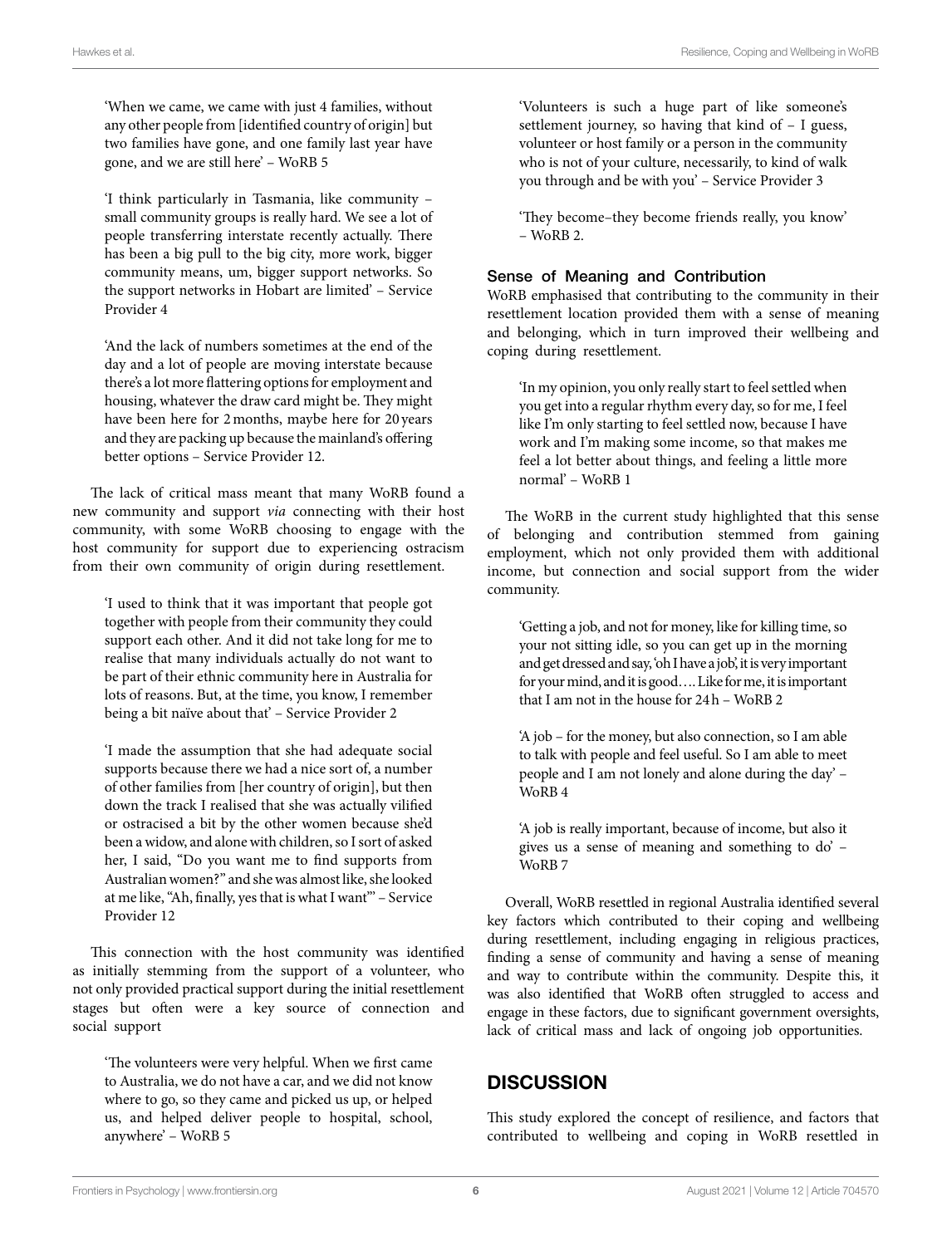regional Australia. Twenty one interviews were conducted with WoRB and service providers supporting WoRB, with thematic analysis used to analyses the data. Results revealed insight into not only how WoRB understand resilience, but also factors that are critical to coping and wellbeing during resettlement.

## Exploring the Concept of Resilience in WoRB

The results from the first section of the study highlighted the difficulty of studying the concept of 'resilience' in WoRB, as the majority of the WoRB whom participated expressed their lack of understanding what 'resilience' was. This finding builds on research conducted by [Pearce et al. \(2017\)](#page-8-11) which highlighted that traditional conceptualisations of resilience and associated theoretical models may have limited applicability to minority, non-Western populations, such as WoRB ([Pearce et al., 2017](#page-8-11); [Hawkes et al., 2020\)](#page-8-8). More specifically, this research goes beyond Pearce et al. (2017) research and uses WoRB's historical and contemporary experiences to identify factors that should be included in a framework for developing a more appropriate conceptualisation of resilience for WoRB, which is discussed further below.

The WoRB who participated in the current study who showed an understanding of 'resilience' identified it as a concept associated with coping and moving forward. This challenges the traditional conceptualisation of resilience, which includes elements of 'bouncing back', absorbing or recovering ([Panter-](#page-8-19)[Brick et al., 2014;](#page-8-19) [Hawkes et al., 2020](#page-8-8)), and aligns more closely with more contemporary conceptualisations, which acknowledges the dynamic nature of resilience, which involves a process of moving through adversity ([Denckla et al., 2020\)](#page-8-7) Within the current research, moving forward was associated with 'everyday tasks' rather than large life events, with WoRB indicating that their past experiences were a source of motivation and assisted them to move forward within the resettlement process. This is consistent with research carried out by [Lenette \(2011\)](#page-8-9) which identified the 'everyday-ness' of resilience in WoRB, as they experienced adversity and challenges in completing everyday tasks. Within this, adversity was simply a part of their daily realities. Building on [Lenette \(2011\)](#page-8-9) research, this research uniquely highlights how these adversities in everyday life are amplified when being resettled to a regional location of Australia. Regional resettlement contexts challenge WoRB across multiple facets of wellbeing, including their capacity to access practical necessities (employment, basic living needs and housing), but also spiritual (places of worship) and social (lack of social and cultural connection opportunities) needs. The daily challenges and adversity that WoRB resettled in regional Australia face deserves more acknowledgement, as to does the commitment shown by WoRB to moving forward and dealing with constant challenges across a prolonged period of time.

Overall, future research should be mindful of the non-critical application of 'resilience' in research focusing on refugee populations, and minority, non-Western populations in general ([Ungar, 2005;](#page-9-7) [Lenette et al., 2013](#page-8-4)). Developing and implementing a culturally grounded resilience framework, which can account for the aforementioned factors not only identified in the current study, but previous research, offers the potential of a more appropriate approach to anticipating the needs of WoRB and facilitating their adaptation. Developing a culturally grounded framework also represents the opportunity to inform future research questions in an area that is becoming increasingly important in countries taking in WoRB. Developing such a framework should be a focus of future research.

## Factors Contributing to Wellbeing and Coping During Resettlement

The second section of this study investigated factors that enhance coping and wellbeing in WoRB resettled in regional Australia. WoRB emphasised how a connection to their faith and ability to practice their religion was a core factor in their wellbeing and coping during resettlement. This is consistent with a growing body of research which has highlighted that religion and faith are the most commonly endorsed factor contributing to resilience and coping in WoRB during resettlement (see [Hawkes et al.](#page-8-8)  [\(2020\),](#page-8-8) for a review). WoRB and service providers in the current study highlighted and identified a lack of access to places of religious worship [or no place of worship at all], in the regional locations of Australia that WoRB were resettled. This lack of consideration of factors of which increase the likelihood of positive resettlement outcomes can be identified as a gross oversight from a policy and practice perspective, as attending places of worship has not only been identified as a positive coping mechanism factor in previous research, but has also been identified as having positive flow-on effects, as it assists WoRB to build resources and social support networks [\(Gakuba, 2015](#page-8-20)).

'Finding a community' was identified by WoRB as playing an integral role in their coping during resettlement in regional Australia. For many WoRB, it was identified that connecting with a community from their country of origin provided them with an ongoing connection with their culture and language of origin. This is consistent with previous research by [Sesay](#page-8-21)  [\(2015\)](#page-8-21) and [Chung et al. \(2013\)](#page-8-22), which identified that ongoing connection with a community from their culture of origin provided WoRB with an identify and self-worth while navigating a new environment and informal support systems. Despite this, the current study identified that this is particularly difficult in regional locations due to a lack of critical mass. Critical mass is the term given when a number of individuals from a similar ethnicity are resettled in the same regional area. Critical mass has been identified as being imperative in regional resettlement locations, to not only enhance the provision of services in the area, but to allow in-kind social support, comfort and a sense of belonging [\(Shepley, 2007\)](#page-8-23). This finding in conjunction with previous research ([Shepley, 2007](#page-8-23); [Joyce and](#page-8-24)  [Liamputtong, 2017\)](#page-8-24) highlights the importance of considering critical mass in a meaningful way (not just the arbitrary allocation of several WoRB to the same regional location) when planning and implementing regional resettlement from not only a service provision perspective, but also a wellbeing perspective.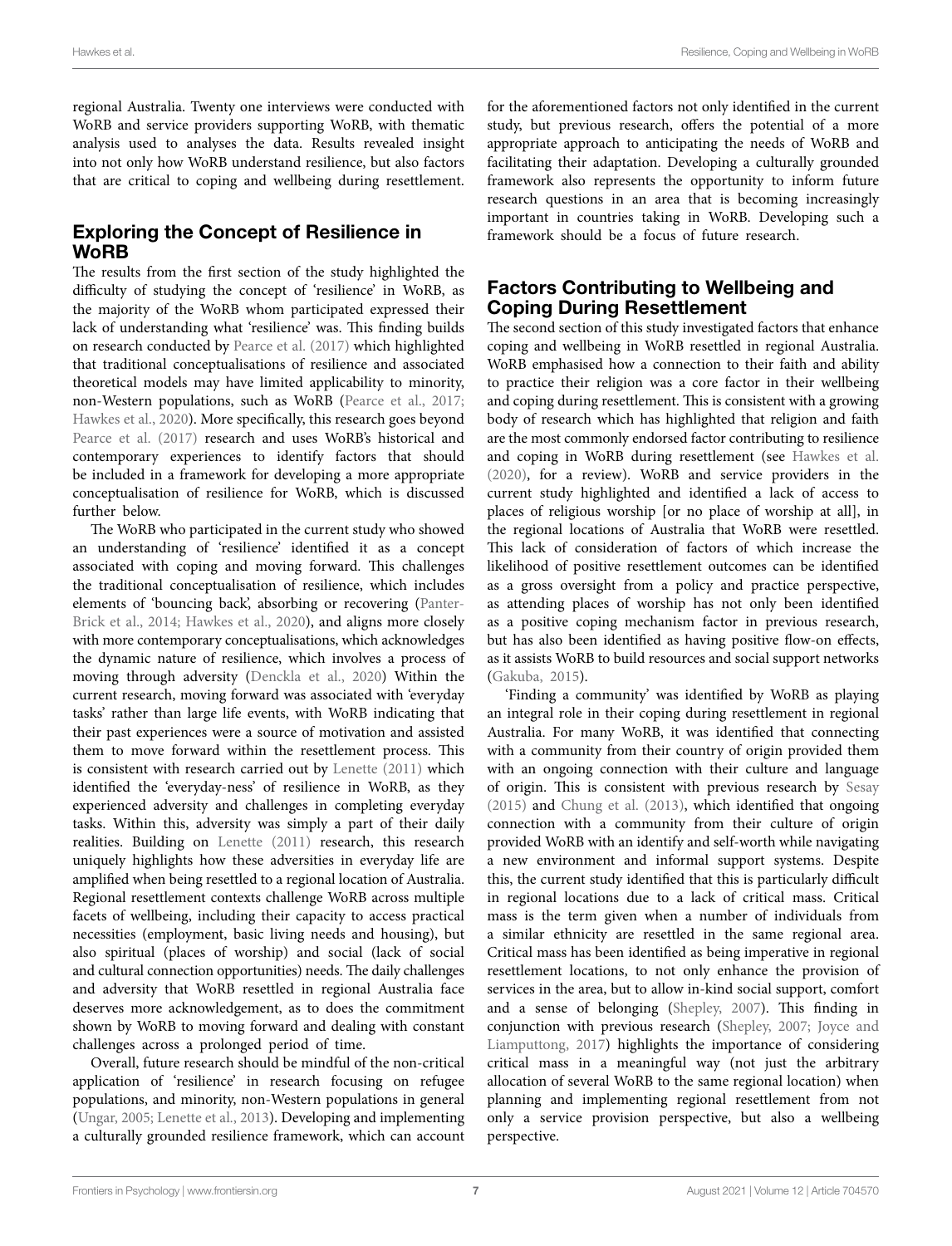Service providers highlighted that WoRB also found a 'community' by developing relationships with the host community. Developing social supports and 'community' with the host community were identified as the preference for some WoRB due to being ostracised by their community of origin during resettlement. WoRB resettled without male partners have been identified as being at particular risk of being ostracised by members of their community of origin due to social tensions stemming from cultural values ([Schweitzer et al., 2018](#page-8-25)). For these WoRB, the establishment of ongoing connections with the host community was typically through volunteers. Volunteers have been identified as playing a significant role in establishing connections with the community and reducing isolation and disconnection during resettlement [\(Flanagan, 2007](#page-8-26); [Sypek et al.,](#page-9-8)  [2008](#page-9-8)). Volunteers fill a gap in support following resettlement due to government and non-government services in rural and regional areas of Australia being under-resourced ([Sawtell et al.,](#page-8-27)  [2010](#page-8-27)). Gaining a deeper understanding into the support needs of volunteers supporting refugee populations during resettlement warrants further research, as to date, a majority of research focusing on service provision and supports during resettlement have not considered volunteers voices and perceptions, despite being at the coal face of interaction with newly arrived refugee populations ([Sawtell et al., 2010\)](#page-8-27).

WoRB also identified that a 'sense of belonging and contribution' enhanced their wellbeing during resettlement, gained particularly through employment. The benefits of gaining employment are multifaceted, and included the opportunity to earn extra income, but also provide WoRB a sense of purpose, routine and social support. Despite this, securing employment in regional locations has been identified as a significant barrier for refugee populations, despite this being a core objective of the regional resettlement scheme by the Australian government (to address employment shortages; Shergold et al., 2019). Satisfactory employment opportunities have been identified as critical indicators for successful resettlement in regional contexts and has been identified as one of the most significant challenges in regional resettlement contexts (Curry et al., 2018). The ability for WoRB to find employment in regional resettlement locations should be of particular concern to policy makers, as it is not only an indicator of long-term wellbeing, but also long-term retention of refugee populations to regional contexts. From a policy and programs perspective, investment into training and mentorship programs to increase employment opportunities and reduce the barriers to individuals of refugee background gaining employment in regional locations would help redress the situation [\(Curry et al.,](#page-8-29)  [2018](#page-8-29)). In addition to this, from a gendered perspective, policy and program planning will need to take into consideration the additional support needs that WoRB may require to gain employment, taking into consideration their additional education needs and childcare responsibilities ([Smith et al., 2020\)](#page-9-6).

#### Limitations

The current study has several limitations. Firstly, a section of this research aimed to research the concept and understanding of the term 'resilience' in WoRB. For many of the women

who participated in this research, they were unable to define the term. Although this is a valuable finding within itself, it may have also been hindered by the research being conducted in English. Secondly, the current study did not collect participant demographic information. This was a deliberate decision by the research team to reduce the likelihood of participants being identified, and breaching confidentiality. This is particularly pertinent in the current study due to it being conducted in a regional location, with some ethnic groups only having two-three families living in the regional location. Thus, identifying that a WoRB from that ethnic group participated in the study would have significantly reduced anonymity. Despite this, collecting and reporting demographic information would have provided important information pertaining to the generalizability of the current study population to future research; thus, it must be acknowledged as a limitation. Finally, the current research focused on WoRB resettled in a regional location in Australia; thus, the findings may have limited applicability to locations outside regional Australia. Despite this, the findings may provide insight into factors that need to be taken into consideration when resettling refugee populations to regional locations internationally, as similar challenges, including lack of critical mass and difficulty in finding employment, may impact on their longterm wellbeing.

## Conclusion

The findings of the current study support the need for research to move away from the application of Western-centric resilience frameworks in research focusing on non-Western populations and advance the understanding of adaptive experiences of WoRB during resettlement. The current study not only identifies factors that are identified by WoRB as being core to their coping and wellbeing during resettlement but also highlights the lack of consideration of these factors from a policy perspective. By identifying how many WoRB would be unable to access the identified coping factors where they were resettled, the continued use of Western-centric resilience frameworks may, at worst, hinder WoRB coping, adaptation and the quality of their settlement and development experiences. It is thus important that future research and practice develop theories and intervention strategies developed from WoRB accounts of their socio-cultural beliefs and practices rather than trying to fit them into a one-size-fits-all western model. The anticipated growth in the numbers of WoRB over the coming years and decades makes this a research and professional imperative.

# DATA AVAILABILITY STATEMENT

The datasets presented in this article are not readily available due to ethical restrictions related to protecting the privacy imposed by the University of Tasmania and Charles Darwin University Research Ethic Boards, and the full, qualitative dataset (transcripts and field notes) cannot be made public. Public availability would compromise participant confidentiality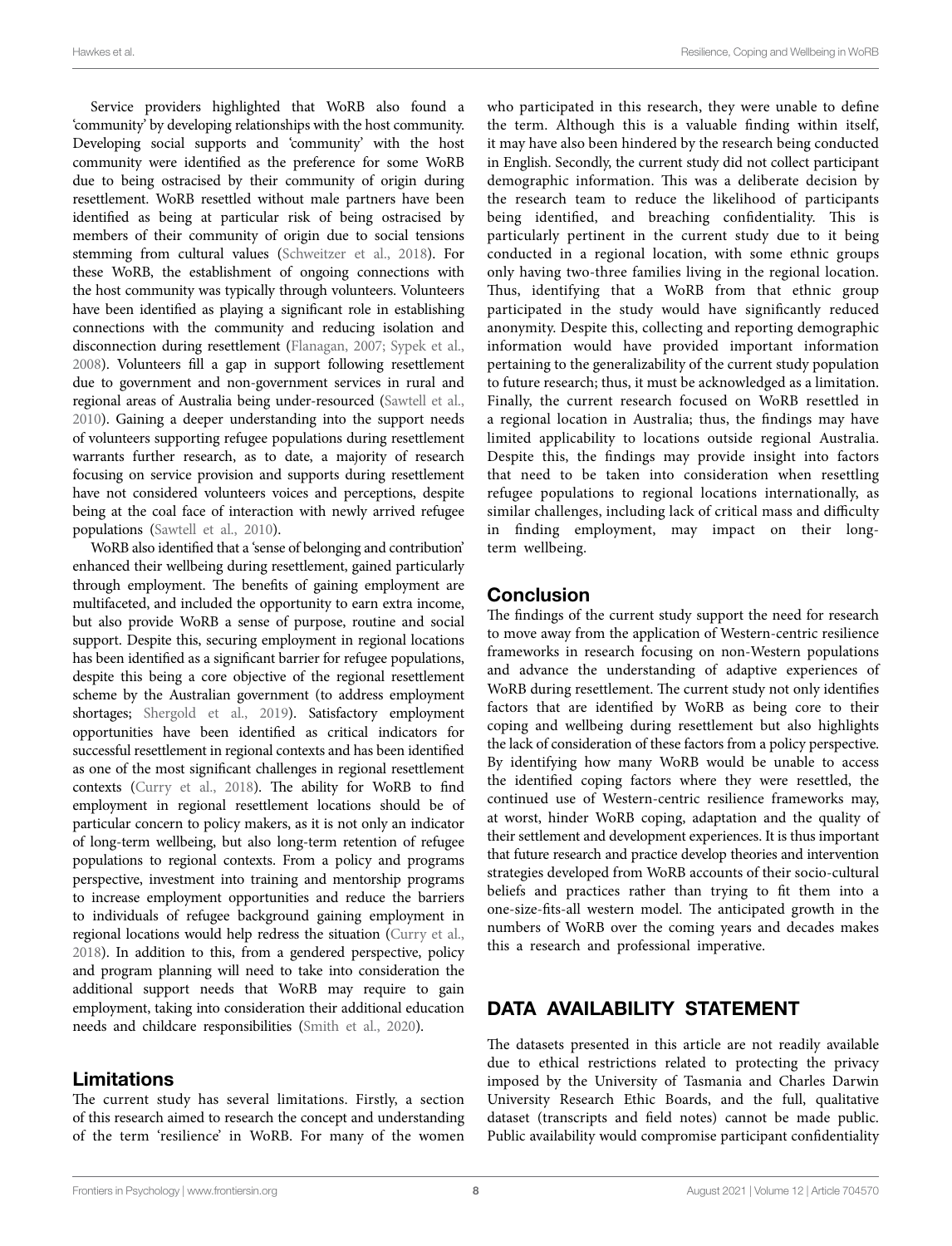and privacy. Requests to access the datasets should be directed to [clare.hawkes@students.cdu.edu.au](mailto:clare.hawkes@students.cdu.edu.au).

#### ETHICS STATEMENT

The study was conducted according to the guidelines of the Declaration of Helsinki by the Institutional Review Board (or Ethics Committee) of Charles Darwin University (protocol code H19003 and H19087, approved January 2019 and March 2020, respectively) and University of Tasmania (protocol code H0017941 and H0020021, approved March 2019 and May 2020, respectively).

#### **REFERENCES**

- <span id="page-8-0"></span>Australian Government (2020). 2018–19 Humanitarian program outcomes. Department of home affairs. Available at: [https://www.homeaffairs.gov.au/](https://www.homeaffairs.gov.au/research-and-stats/files/australia-offshore-humanitarian-program-2018-19-glance.pdf) [research-and-stats/files/australia-offshore-humanitarian-program-2018-19](https://www.homeaffairs.gov.au/research-and-stats/files/australia-offshore-humanitarian-program-2018-19-glance.pdf) [glance.pdf](https://www.homeaffairs.gov.au/research-and-stats/files/australia-offshore-humanitarian-program-2018-19-glance.pdf) (Accessed March 10, 2021).
- <span id="page-8-6"></span>Beiser, M. (2014). "Personal and social forms of resilience: research with Southeast Asian and Sri Lankan Tamil refugees in Canada," in *Refuge and resilience*. Springer, Dordrecht, 73–90.
- <span id="page-8-13"></span>Block, K., Warr, D., Gibbs, L., and Riggs, E. (2013). Addressing ethical and methodological challenges in research with refugee-background young people: reflections from the field. *J. Refug. Stud.* 26, 69–87. doi: [10.1093/jrs/fes002](https://doi.org/10.1093/jrs/fes002)
- <span id="page-8-16"></span>Braun, V., and Clarke, V. (2006). Using thematic analysis in psychology. *Qual. Res. Psychol.* 3, 77–101. doi: [10.1191/1478088706qp063oa](https://doi.org/10.1191/1478088706qp063oa)
- <span id="page-8-22"></span>Chung, K., Hong, E., and Newbold, B. (2013). Resilience among single adult female refugees in Hamilton, Ontario. *Refuge* 29, 65–74. doi: [10.25071/1920-7336.37507](https://doi.org/10.25071/1920-7336.37507)
- <span id="page-8-12"></span>Clark-Kazak, C. (2017). Ethical considerations: research with people in situations of forced migration. *Refuge* 33, 11–17. doi: [10.7202/1043059ar](https://doi.org/10.7202/1043059ar)
- <span id="page-8-29"></span>Curry, O., Smedley, C., and Lenette, C. (2018). What is "successful" resettlement? Refugee narratives from regional New South Wales in Australia. *J. Immigr. Refug. Stud.* 16, 430–448. doi: [10.1080/15562948.2017.1358410](https://doi.org/10.1080/15562948.2017.1358410)
- <span id="page-8-1"></span>Darychuk, A., and Jackson, S. (2015). Understanding community resilience Through the accounts of women living in West Bank refugee camps. *Affilia.* 30, 447–460. doi: [10.1177/0886109915572845](https://doi.org/10.1177/0886109915572845)
- <span id="page-8-7"></span>Denckla, C. A., Cicchetti, D., Kubzansky, L. D., Seedat, S., Teicher, M. H., Williams, D. R., et al. (2020). Psychological resilience: an update on definitions, a critical appraisal, and research recommendations. *Eur. J. Psychotraumatol.* 11:1822064. doi: [10.1080/20008198.2020.1822064](https://doi.org/10.1080/20008198.2020.1822064)
- <span id="page-8-15"></span>Edhlund, B., and McDougall, A. (2019). *NVivo 12 essentials*. Stallarholmen, Sweden: Lulu.com.
- <span id="page-8-26"></span>Flanagan, J. (2007). *Dropped from the Moon: The Settlement Experiences of Refugee Communities in Tasmania*. Tasmania, Australia: Anglicare Tasmania Incorporated.
- <span id="page-8-20"></span>Gakuba, T.-O. (2015). Young african refugees in urban context (Abidjan, Dakar, Geneva) psychosocial aspects and resilience. *Sociologie şi Asistenţă Socială* 47–62. Available at: <https://www.ceeol.com/search/article-detail?id=408689>
- <span id="page-8-8"></span>Hawkes, C., Norris, K., Joyce, J., and Paton, D. (2020). Resilience factors in women of refugee background: a qualitative systematic review. *Comm. Psychol. Global Perspect.* 6, 101–127. doi: [10.1285/i24212113v6i2-1p101](https://doi.org/10.1285/i24212113v6i2-1p101)
- <span id="page-8-24"></span>Joyce, L., and Liamputtong, P. (2017). Acculturation stress and social support for young refugees in regional areas. *Child Youth Serv. Rev.* 77, 18–26. doi: [10.1016/j.childyouth.2017.03.016](https://doi.org/10.1016/j.childyouth.2017.03.016)
- <span id="page-8-9"></span>Lenette, M. D. C. (2011). *Narratives of Complexity: An Ethnographic Exploration of Resilience and Wellbeing among Single Refugee Women in Brisbane*. PhD thesis, Queensland University of Technology. Available at: [https://eprints.](https://eprints.qut.edu.au/45935/) [qut.edu.au/45935/](https://eprints.qut.edu.au/45935/)
- <span id="page-8-4"></span>Lenette, C., Brough, M., and Cox, L. (2013). Everyday resilience: narratives of single refugee women with children. *Qual. Soc. Work.* 12, 637–653. doi: [10.1177/1473325012449684](https://doi.org/10.1177/1473325012449684)
- <span id="page-8-5"></span>Li, W., Cooling, L., and Miller, D. J. (2013). "Resilience, posttraumatic growth, and refugee mental health in Australia," in *American Psychological Association*

The patients/participants provided their written informed consent to participate in this study. Informed consent was obtained from all subjects involved in the study.

# AUTHOR CONTRIBUTIONS

CH, KN, JJ, and DP: conceptualization, methodology and writing - review and editing. CH: formal analysis, writing original draft preparation and project administration. KN, JJ, and DP: supervision. All authors have read and agreed to the published version of the manuscript.

*Annual Convention. From: American Psychological Association Annual Convention 2013*; 31 July – 4 August 2013; Honolulu, Hawaii.

- <span id="page-8-10"></span>Ni, H., Li, C., and Zhao, J. (2014). Cultural consideration of resilience for Chinese immigrant children and adolescents. *N. Am. J. Med. Sci.* 7, 112–117.
- <span id="page-8-19"></span>Panter-Brick, C., Grimon, M. P., and Eggerman, M. (2014). Caregiver - child mental health: a prospective study in conflict and refugee settings. *J. Child Psychol. Psychiatry Allied Discip.* 55, 313–327. doi: [10.1111/jcpp.12167](https://doi.org/10.1111/jcpp.12167)
- <span id="page-8-11"></span>Pearce, E., McMurray, K., Walsh, C. A., and Malek, L. (2017). Searching for tomorrow-south Sudanese women reconstructing resilience through Photovoice. *J. Int. Migr. Integr.* 18, 369–389. doi: [10.1007/s12134-016-0500-2](https://doi.org/10.1007/s12134-016-0500-2)
- <span id="page-8-14"></span>Sabouni, F. (2019). *Exploring the Psychosocial Needs of Syrian Refugees in the UK: Accounts of Community Service Providers* (Doctoral dissertation, University of Manchester).
- <span id="page-8-17"></span>Savic, M., Chur-Hansen, A., Mahmood, M. A., and Moore, V. (2013). Separation from family and its impact on the mental health of Sudanese refugees in Australia: a qualitative study. *Aust. N. Z. J. Public Health* 37, 383–388. doi: [10.1111/1753-6405.12088](https://doi.org/10.1111/1753-6405.12088)
- <span id="page-8-18"></span>Savic, M., Chur-Hansen, A., Mahmood, M. A., and Moore, V. M. (2016). 'We don't have to go and see a special person to solve this problem': trauma, mental health beliefs and processes for addressing 'mental health issues' among Sudanese refugees in Australia. *Int. J. Soc. Psychiatry* 62, 76–83. doi: [10.1177/0020764015595664](https://doi.org/10.1177/0020764015595664)
- <span id="page-8-27"></span>Sawtell, J., Dickson-Swift, V., and Verrinder, G. (2010). "It's not all tied up with bureaucrats and funding": autonomous volunteer participation in the rural resettlement of refugees. *Aust. J. Soc. Issues* 45, 543–558. doi: [10.1002/](https://doi.org/10.1002/j.1839-4655.2010.tb00197.x) [j.1839-4655.2010.tb00197.x](https://doi.org/10.1002/j.1839-4655.2010.tb00197.x)
- <span id="page-8-2"></span>Schweitzer, R., Greenslade, J., and Kagee, A. (2007). Coping and resilience in refugees from the Sudan: a narrative account. *Aust. N. Z. J. Psychiatry* 41, 282–288. doi: [10.1080/00048670601172780](https://doi.org/10.1080/00048670601172780)
- <span id="page-8-25"></span>Schweitzer, R., Vromans, L., Asic-Kobe, M., Brough, M., Correa-Velez, I., Murray, K. E., et al. (2018). *A Best Practice Framework: Informing Settlement Services for Women-at-Risk from Refugee Backgrounds in Australia*. (Unpublished). Available at: <https://eprints.qut.edu.au/125615/>(Accessed Janurary 10, 2020).
- <span id="page-8-21"></span>Sesay, M. K. (2015). *Contributing Factors to the Development of Positive Responses to the Adversity Endured by Sierra Leonean Refugee Women Living in the United Kingdom*. Ph.D., thesis. Ann Arbor, United States: University of Essex.
- <span id="page-8-23"></span>Shepley, C. (2007). *Regional Settlement in Australia: Research into the Settlement Experience of Humanitarian Entrants in Regional Australia 2006–07* Canberra, Australia: Department of Immigration & Citizenship. Available at: [http://](http://library.bsl.org.au/jspui/bitstream/1/986/1/evaluation-regional-settlement-australia.pdf) [library.bsl.org.au/jspui/bitstream/1/986/1/evaluation-regional-settlement](http://library.bsl.org.au/jspui/bitstream/1/986/1/evaluation-regional-settlement-australia.pdf)[australia.pdf](http://library.bsl.org.au/jspui/bitstream/1/986/1/evaluation-regional-settlement-australia.pdf)
- <span id="page-8-28"></span>Shergold, P., Benson, K., and Piper, M. (2019). Investing in refugees, investing in Australia: the findings of a review into integration, employment and settlement outcomes for refugees and humanitarian entrants in Australia. Available at: [https://www.homeaffairs.gov.au/reports-and-pubs/files/review](https://www.homeaffairs.gov.au/reports-and-pubs/files/review-integration-employment-settlement-outcomes-refugees-humanitarian-entrants.pdf)[integration-employment-settlement-outcomes-refugees-humanitarian](https://www.homeaffairs.gov.au/reports-and-pubs/files/review-integration-employment-settlement-outcomes-refugees-humanitarian-entrants.pdf)[entrants.pdf](https://www.homeaffairs.gov.au/reports-and-pubs/files/review-integration-employment-settlement-outcomes-refugees-humanitarian-entrants.pdf) (Accessed April 20, 2021).
- <span id="page-8-3"></span>Sherwood, K., and Liebling-Kalifani, H. (2012). A grounded theory investigation into the experiences of african women refugees: effects on resilience and identity and implications for service provision. *J. Int. Women's Stud.* 13, 86–108.